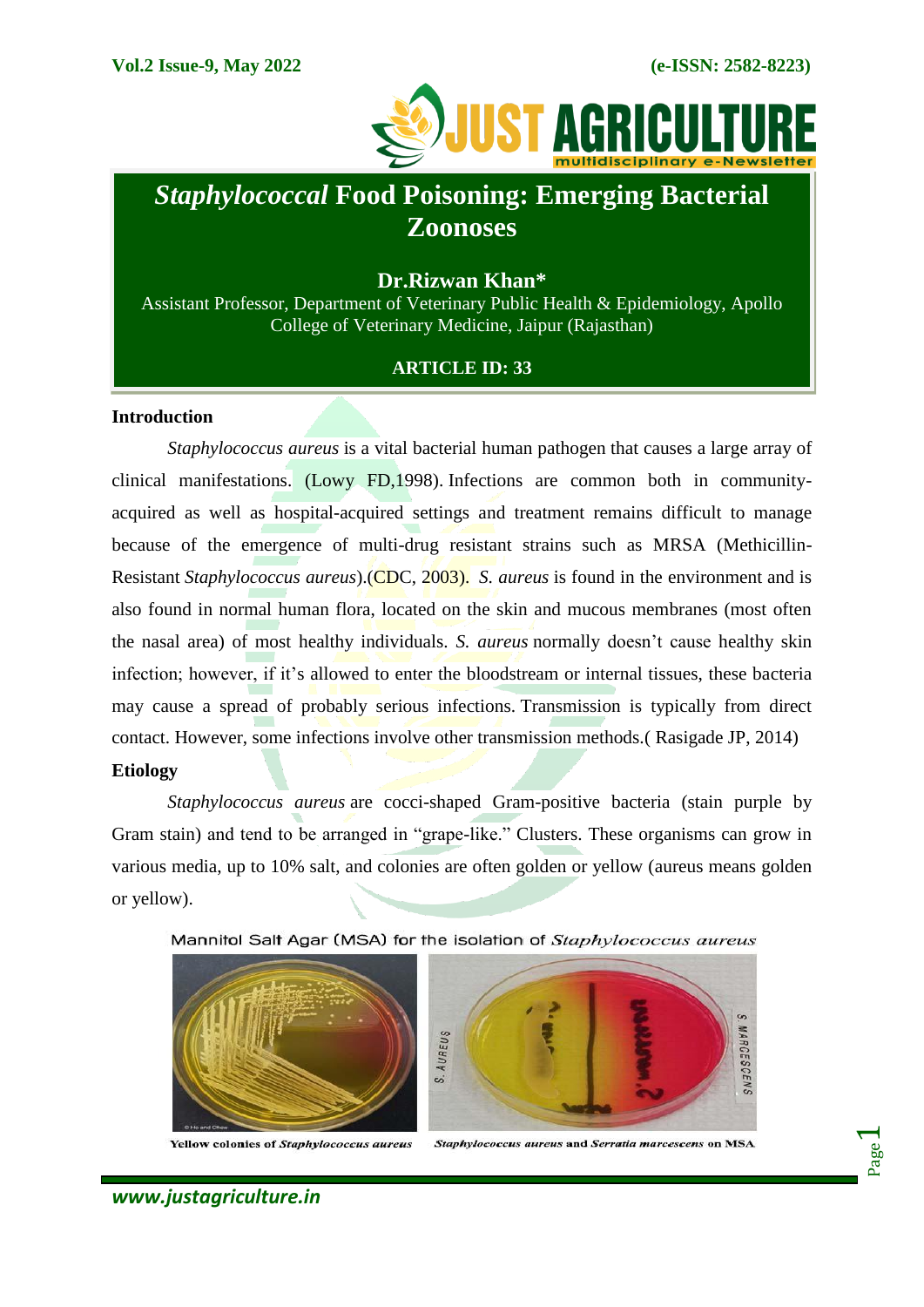

These organisms can grow aerobically or anaerobically (facultative) and at temperature ranges between 18 C and 40 C. For biochemical identification typical tests includes: catalase positive (all pathogenic *Staphylococcus* species),coagulase positive (distinguish *Staphylococcus aureus* from other *Staphylococcus* species).

## **Epidemiology:**

Disease is distributed worldwide. Humans are the natural reservoir for staphylococci. Coagulates negative staphylococci are a neighbourhood of the traditional skin flora and also are found within the anterior nares. The anterior nares are colonized by S. aureus in 20-40% of the normal population. Staphylococci cause infection either as a result of autoinoculation or by transmission from a carrier to a patient. Most often this is often the results of transient carriage although occasionally a carrier could also be liable for an epidemic of staphylococcal disease. In some countries, the disease is primarily a cause of food poisoning. Most sporadic cases are not recorded. Outbreaks affecting several or many of us are people who are primarily known and recorded. Most outbreaks are caused by human strains and, to a lesser degree, by strains from cattle or other animals. Animal products like meat, milk, cheese, cream etc usually constitute as substrate for staphylococcal multiplication. Pasteurization of milk doesn't guarantee safety if toxins were produced before heat treatment, because the toxins are heat-resistant. Outbreaks have also been caused by reconstituted powdered milk, even when the dried powder contained few or no staphylococci. It has been suggested that a proportion of the intestinal disorders frequently observed in developing countries are caused by staphylococcal gastroenteritis disorder.

#### **Source of Infection and Mode of Transmission:**

The principal reservoir of *S*. *aureus* is the human carrier. A high proportion of healthy people (30% to 35%) have staphylococci in the nasopharynx and on the skin. A carrier with a respiratory disease can contaminate foods by sneezing, coughing etc. Similarly, he may contaminate food he handles if he features a staphylococcal skin lesion. Strains of human origin predominate in epidemics, but animals also are reservoirs of the infection. Milk from cow udders infected with staphylococci can contaminate various milk products. Many outbreaks of staphylococcal poisoning are caused by the consumption of inadequately refrigerated raw milk or cheeses from cows whose udders harboured staphylococci. A variety of foods and dishes could also be vehicles of the toxin. If environmental conditions are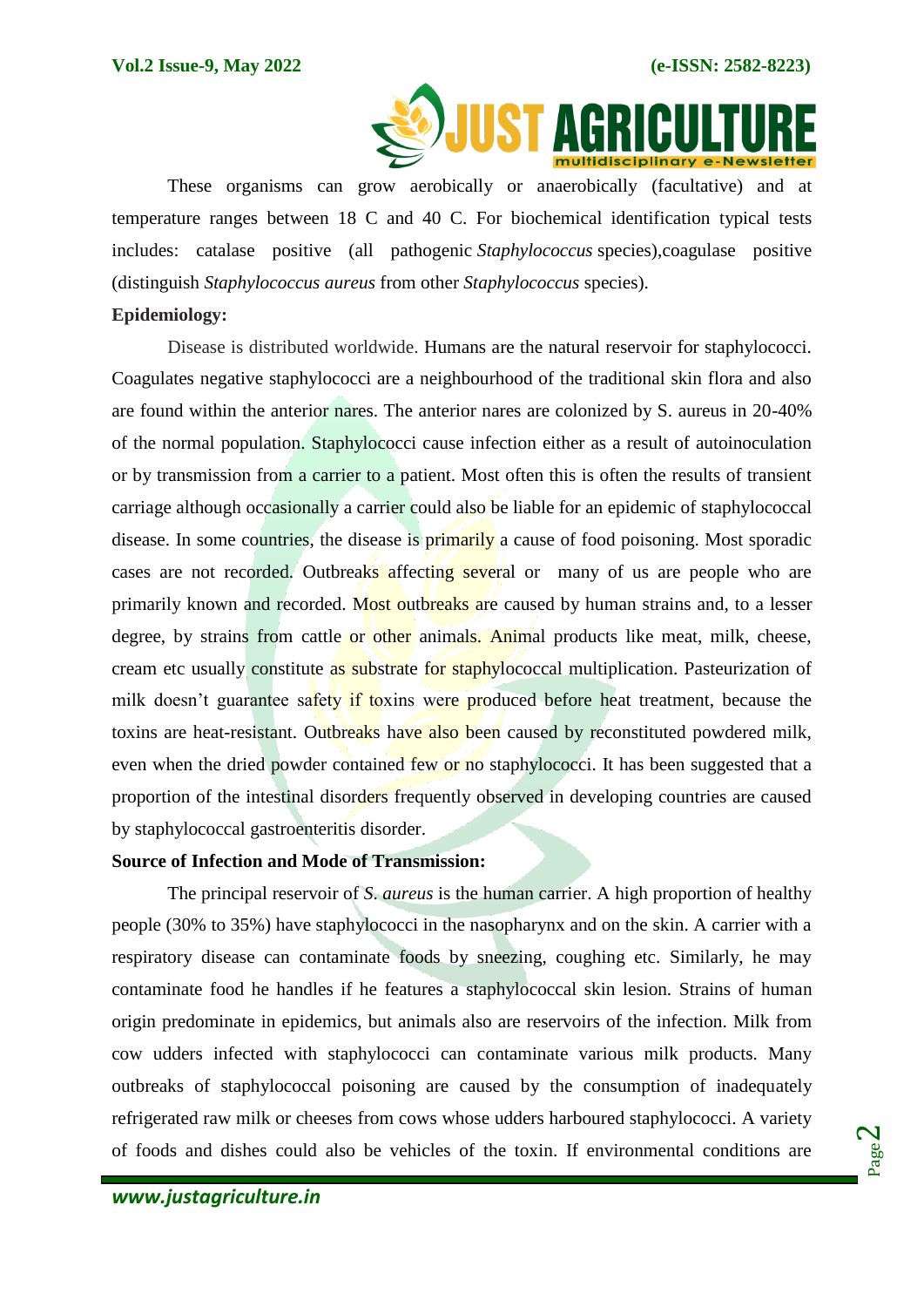

 favourable, *S*. *aureus* multiplies within the food and produces enterotoxins. Once made, the toxin is not destroyed even if the food is subjected to boiling for the usual cooking time.

# **Clinical manifestation**:

#### **In Humans:**

Staphylococcus aureus causes a variety of diseases. These consist of local skin and soft tissue infections, invasive systemic infections like infective endocarditis, sepsis or metastatic infections and tract infections like pneumonia. Additionally there are toxin–related illnesses that include gastrointestinal disorder or toxic shock syndrome. The incubation period is short, generally three hours after ingestion of the food involved. The interval between ingestion and the first symptoms may vary from 30 minutes to 8 hours depending on the amount of toxin ingested and the susceptibility of the individual. The major symptoms are nausea, vomiting, abdominal pain, and diarrhea. Some patients may show low fever (up to 38°C). More serious cases may also show prostration, cephalalgia, abnormal temperature, and lowered blood pressure as well as **blood** and mucus in the stool and vomit. The course of the disease is typically benign and therefore the patient recovers without medication in 24 to 72 hours.

#### **In Animals:**

Staphylococcus mainly causes Mastitis in cattle. In modern milking systems, *S*. *aureus* may be considered as a common pathogen in cows. Udders. The agent is transmitted by means of milking machines or the milker.s hands, and enters through the milk duct or superficial lesions on the teat. Mastitis caused by *S*. *aureus* in cattle may vary from the prevalent subclinical form of infection to a severe gangrenous form. Both forms are economically important because of the losses they cause in milk production.*S*. *intermedius*  and *S*. *aureus* are the most common agents in canine skin infections and cause pyoderma, impetigo, folliculitis, and furunculosis. *S. aureus* is frequently a complicating agent of demodectic mange, producing cellulitis in the deep layers of the skin.

# **Diagnosis:**

The short incubation period between ingestion of the food involved and the appearance of symptoms is the most important clinical criteria.

## **Laboratory Identification**: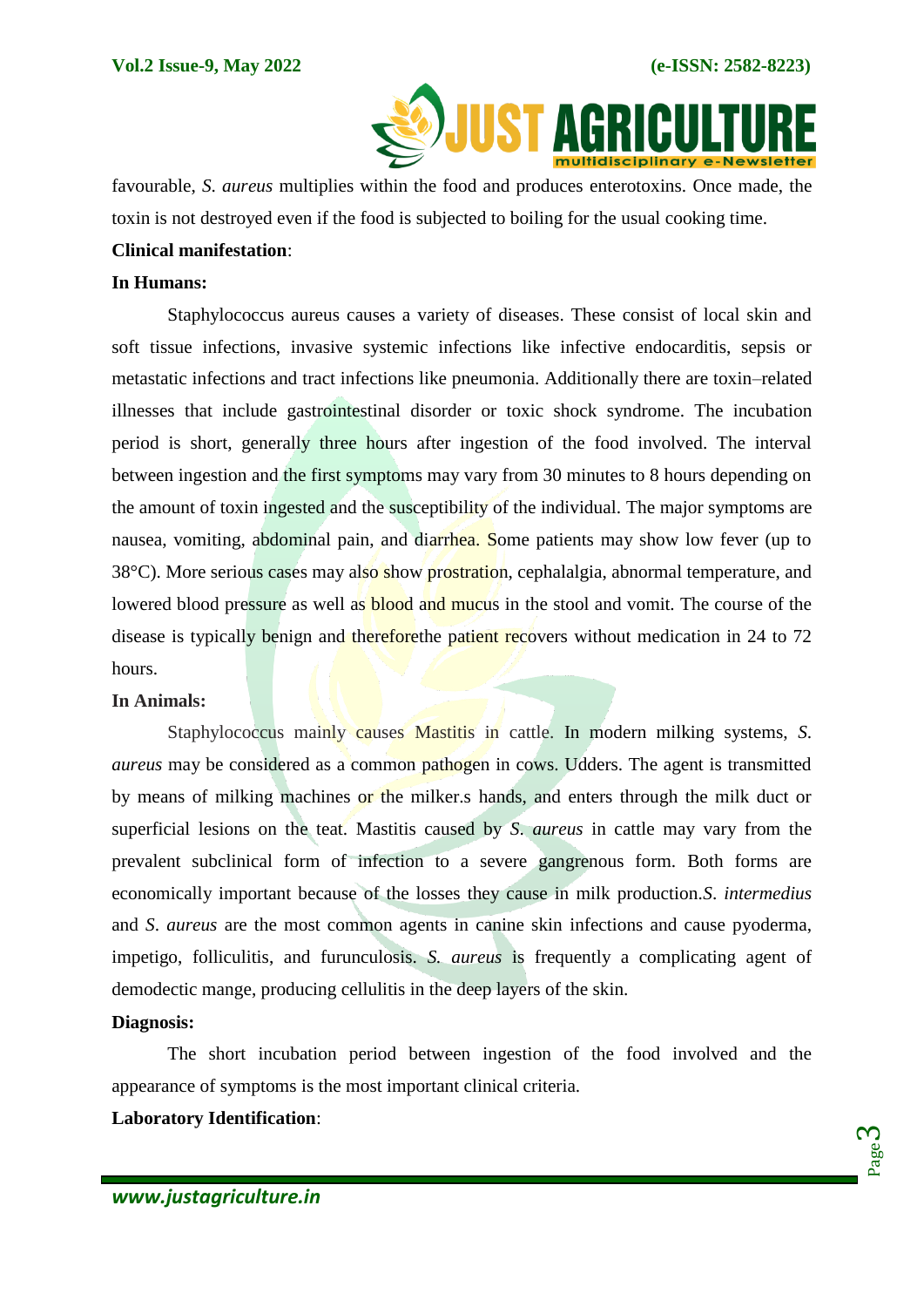

Staphylococci are identified in clinical samples using Gram's stain and their morphological characteristic – Gram positive cocci in grape-like clusters. They form round often beta-hemolytic colonies on agar. The aureus means gold color of the colonies. All staphylococci are catalase positive. There are some tests that are used to distinguish S. aureus from other staphylococcal species such as coagulase and manifold fermentation tests. As substitutes, serological methods, such as immune diffusion, immune fluorescence, hem agglutination inhibition**,** enzyme-linked immune sorbent assay (ELISA)**,** and reverse passive latex agglutination are used . The isolation of entero toxigenic staphylococcal strains from foods and typing by phage or immune fluorescence have epidemiological value. Examination of staphylococci quantitatively in processed or cooked foods serves as an indicator of hygiene conditions in the processing plant and of personnel supervision. (Benenson *et al*., 1990)

#### **Treatment:**

Most staphylococcal infections require antibiotic therapy. Choice of an suitable antibiotic is based on antibiotic susceptibility testing. Recently number of staphylococci that become resistant to the beta-lactam antibiotics is increasing rapidly. They have also subsided vulnerable to the second line agents like vancomycin. In addition, localized collections like staphylococcal abscesses requires surgical drainage.

#### **Prevention & Control:**

To prevent staphylococcal infections many approaches have been used. These consist of topical application of antibiotics to the nares to eliminate nasal carriage of staphylococci in high-risk groups such as hemodialysis patients. Another approach has been the recent development of potential staphylococcal vaccines. These candidate vaccines comprises of polysaccharide-protein conjugate products as well as surface ligand domain peptide vaccines. Both have manifested effective in animal models of infection but in humans their efficacy is still under investigation.

Control measures include the following:

- a. To bring awareness among those who prepare food at home and other food handlers, so that they will take proper personal hygiene measures;
- b. Restricting individuals with abscesses or other skin lesions from handling food;
- c. Refrigeration at 4°C or less of all foods in order to prevent bacterial multiplication and the formation of toxins. Foods must not be kept at room temperature for so long.